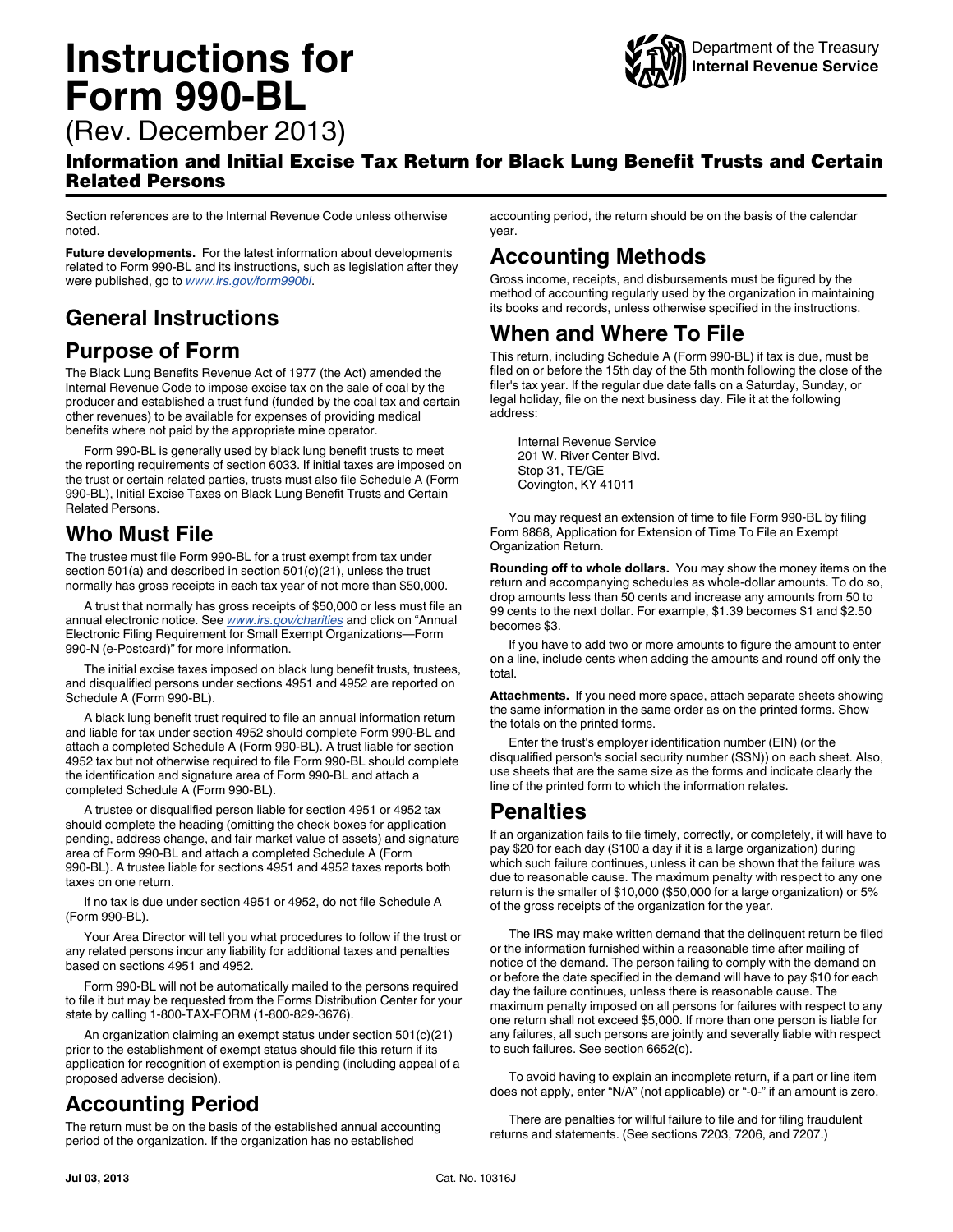**Large organization.** A large organization is one that has gross receipts greater than \$1 million for the tax year.

### **Public Inspection of Completed 990-BL Returns and Approved Exemption Applications**

**Through the IRS.** Generally, the information reported on or with Form 990-BL, including most attachments, is available for public inspection (section 6104(b)). This applies both to information required by the form and to information furnished voluntarily. Approved applications for exemption from federal income tax are also available for public inspection.

*Exception. Part IV of Form 990-BL, Statement With Respect to Contributors, etc., and Schedule A (Form 990-BL) are not open to public inspection.*

The public inspection rules do not apply to Form 990-BL and the attached Schedule A (Form 990-BL) filed by a trustee or disqualified person to report initial taxes on self-dealing or taxable expenditures. The public inspection rules also do not apply to the trustee or disqualified person's SSN or EIN.

Use Form 4506-A, Request for Public Inspection or Copy of Exempt or Political Organization IRS Form, to request a copy or to inspect an exempt organization return through IRS. There is a fee for photocopying, but not for inspection at an IRS office.

**Through the organization—Annual return.** An organization must, during the 3-year period beginning with the due date (including extensions) of the Form 990-BL (or, if later, the date it is actually filed), make its return available for public inspection. It must also provide copies of either all items that are available for public inspection or specifically identified items, if so requested. All parts of the return and all required schedules and attachments must be made available except Part IV of Form 990-BL and Schedule A (Form 990-BL) as discussed above.

Inspection and requests for copies must be permitted during regular business hours at the organization's principal office and at each of its regional or district offices. This provision applies to any organization that files Form 990-BL, regardless of the size of the organization and whether or not it has any paid employees. Also, copies must be provided the same business day they are requested unless unusual circumstances exist. In the case of unusual circumstances, the copies must be provided by the next business day after the day the unusual circumstances cease to exist, but in no event may the delay exceed five business days. See Regulations section 301.6104(d)-1 for what constitutes unusual circumstances and the definition of regional and district offices.

When a request for copies is made in writing, the copies must generally be sent within 30 days of the date the request was received.

**Note.** A black lung benefit trust does not have to comply with individual requests for copies if it makes this information widely available. This can be done by posting the application for tax exemption and/or an annual information return on a readily accessible World Wide Website. However, an organization that makes its information available this way must advise requesters how the material may be accessed. See Regulations section 301.6104(d)-2 for specific instructions.

*Fee for copies.* An organization may charge a reasonable fee for providing copies.

Before the organization provides the documents, it may require that the individual requesting copies of the documents pay the fee. If the organization has provided an individual making a request with notice of the fee, and the individual does not pay the fee within 30 days, or if the individual pays the fee by check and the check does not clear upon deposit, the organization may disregard the request.

*Additional information.* See Regulations sections 301.6104(d)-1 through 301.6104(d)-3 for additional information on reasonable fees for providing copies, not filling requests for copies when material is widely available, and other related information.

**Exemption application.** Any section 501(c)(21) organization that submitted an application for recognition of exemption to the IRS after July 15, 1987, must make available for public inspection a copy of its application (together with a copy of any papers submitted in support of its application) and any letter or other document issued by the IRS in

response to the application. An organization that submitted its exemption application on or before July 15, 1987, must also comply with this requirement if it had a copy of its application on July 15, 1987. As in the case of annual returns, the copy of the application and related documents must be made available for inspection during regular business hours at the organization's principal office and at each of its regional or district offices having at least three employees.

#### **Penalties for failure to comply with public inspection require-**

**ments.** If a person does not comply with the requirement to permit public inspection of annual returns, there is a penalty of \$20 for each day during which such failure continues, unless there is reasonable cause. The maximum penalty imposed on all persons for failures that apply to any one return is \$10,000.

If a person does not comply with the public inspection of applications requirement, there is a penalty of \$20 a day for each day during which such failure continues, unless there is reasonable cause. There is no maximum penalty limitation (see section 6652(c)).

Any person who willfully does not comply with the public inspection requirements for the annual return or application is subject to an additional penalty of \$5,000 for each return or application (see section 6685).

If more than one person is liable for any penalty, all such persons shall be jointly and severally liable for each failure.

## **Specific Instructions Identification Area**

**Period covered by the return.** Enter the calendar year or fiscal year that corresponds to the accounting period being reported.

**Name and address.** Enter the name and address of the trust.

If the return and a Schedule A (Form 990-BL) are filed by a trustee or disqualified person liable for tax under section 4951 or 4952, then enter that person's name and address below the name of the trust.

Include the suite, room, or other unit number after the street address. If the Post Office does not deliver mail to the street address and the filer has a P.O. box, show the box number instead of the street address.

**Foreign address.** Enter the information in the following order: city or town, state or province, and country. Follow the country's practice for entering the postal code, if any. Do not abbreviate the country name.

**"Return filed by."** Check only the box that applies to you.

1. Check the "Trust" box when the return is filed by a black lung benefit trust as an information return, or tax return, or both.

2. Check the "Trustee" box when the return is filed by a trustee because of liability for taxes under section 4951 or 4952, or both.

3. Check the "Disqualified person" box when the return is filed by a disqualified person who is liable for section 4951 tax only.

**Taxpayer identification number.** Enter the EIN of the black lung benefit trust. If the return is being filed by a trustee or disqualified person, also enter that person's SSN or EIN.

Each trust should have only one employer identification number. If the trust has more than one number and has not been advised which one to use, you should notify the:

Internal Revenue Service Center Attention: Entity Control, Stop 6273 Ogden, UT 84201-0027

Inform them what numbers the trust has, the name and address to which each number was assigned, and the address of its principal office. The IRS will then advise you which number to use.

**Application pending, address change, and FMV of assets.** Fill in these blocks only when a return must be filed for a trust. Enter the fair market value (FMV) of the trust's assets at the beginning of the operator's tax year within which the trust's tax year begins.

**Signature.** The return must be signed by the authorized trustee or trustees and also by any person, firm, or corporation who signed the return. If the return is prepared by a firm or corporation, it should be signed in the name of the firm or corporation.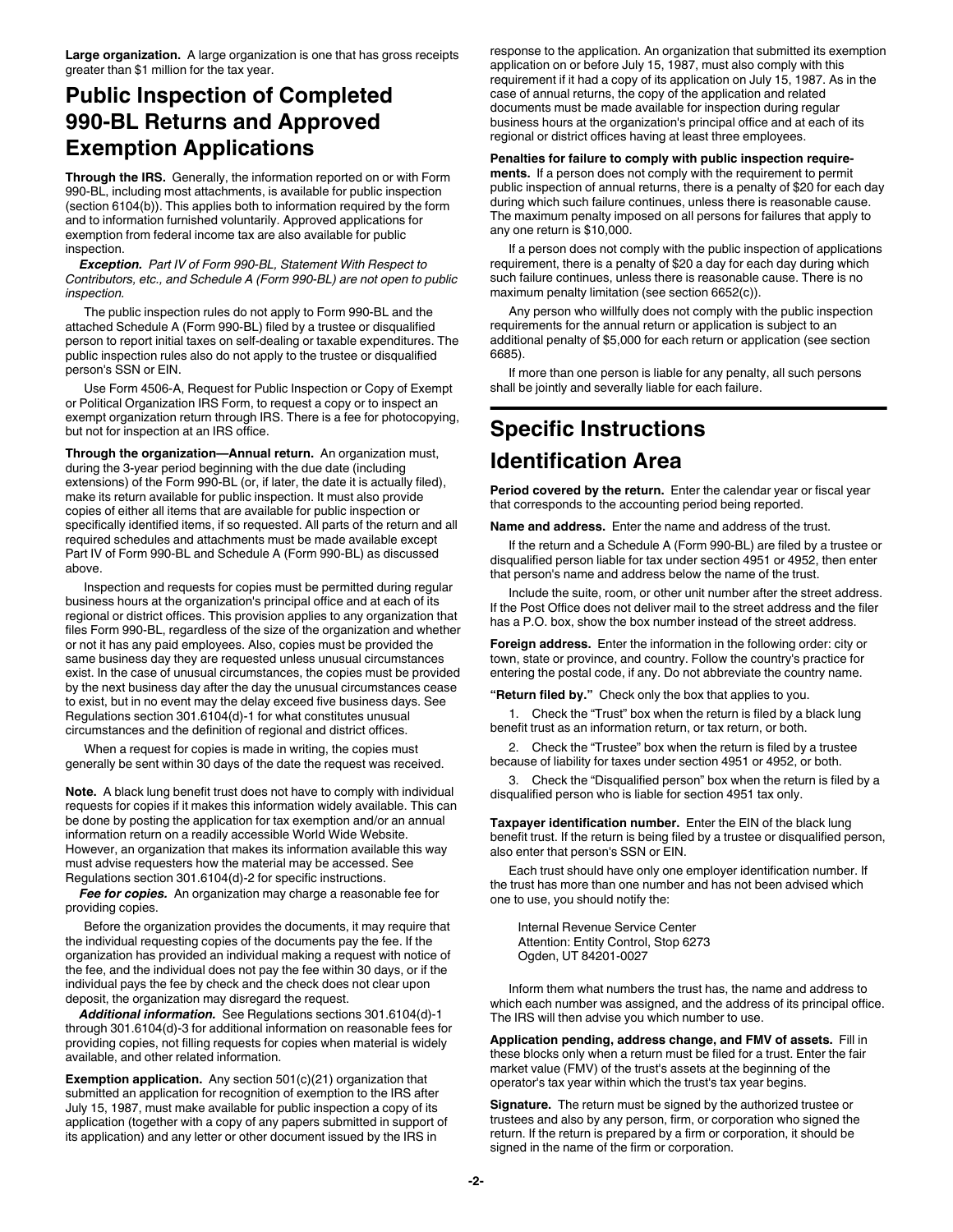Paid preparer. Generally, anyone who is paid to prepare the return must sign the return and fill in the other blanks in the *Paid Preparer Use Only* area. An employee of the filing organization is not a paid preparer.

- The paid preparer must:
- Sign the return in the space provided for the preparer's signature,
- Enter the preparer information, and
- Give a copy of the return to the organization.

The paid preparer must also enter the preparer's identifying number and the firm's EIN. The preparer's identifying number is the preparer's taxpayer identification number (PTIN).



*Because the Form 990-BL is a publicly disclosable document, any information entered in this block will be publicly disclosed (see* Public Inspection of Completed 990-BL Returns and Approved Exemption Applications*). Any paid preparer whose identifying number must be listed on Form 990-BL can apply for and obtain a PTIN using* Form W-12, IRS Paid Preparer Tax Identification Number (PTIN) Application and Renewal*. For more information about applying for a PTIN online, visit the IRS website at [www.irs.gov/ptin.](http://www.irs.gov/ptin)*

**Paid preparer authorization.** On the last line of the Signature Block, check "Yes," if the IRS can contact the paid preparer who signed the return to discuss the return. This authorization applies only to the individual whose signature appears in the *Paid Preparer Use Only*  section of Form 990-BL. It does not apply to the firm, if any, shown in that section. By checking "Yes," to this box, the organization is authorizing the IRS to contact the paid preparer to answer any questions that arise during the processing of the return.

- The organization is also authorizing the paid preparer to:
- Give the IRS any information missing from the return;
- Call the IRS for information about processing the return; and

Respond to certain IRS notices about math errors, offsets, and return preparation.

The organization is not authorizing the paid preparer to bind the organization to anything or otherwise represent the organization before the IRS.

The authorization will automatically end no later than the due date (excluding extensions) for filing the Form 990-BL. If the organization wants to expand the paid preparer's authorization or revoke it before it ends, see Pub. 947, Practice Before the IRS and Power of Attorney.

Check "No," if the IRS should contact the organization or its trustee rather than the paid preparer.

### **Part I—Analysis of Revenue and Expenses**

**Line 1.** Enter the total contributions received under section 192 from the coal mine operator who established the trust.

Contributions to the trust must be in cash or property of the type in which the trust is permitted to invest (i.e., public debt securities of the United States, obligations of a state or local government that are not in default as to principal or interest, or time and demand deposits in a bank or insured credit union as described in section 501(c)(21)(D)(ii)).

**Line 2.** Enter the amounts received during the year from the sources listed in 2a, b, c, and d.

**Line 4.** Enter the amounts contributed by the trust to the Federal Black Lung Disability Trust Fund as provided for by section 3(b)(3) of Public Law 95-227.

**Line 5.** Enter the amounts paid for insurance exclusively covering liabilities under sections 501(c)(21)(A)(i)(I), and 501(c)(21)(A)(i)(IV). For details, see Regulations section 1.501(c)(21)-1(d).

**Line 6.** Enter the amounts paid to or for the benefit of miners or their beneficiaries other than amounts included in lines 4 or 5. Such payments could include direct payment of medical bills, etc., authorized by the Act and accident and health benefits for retired miners and their spouses and dependents.

**Line 7.** Enter the total amount of compensation for the year of all trustees. See Part III, line 26.

**Line 8.** Enter the total of the salaries and wages of all employees other than those included in line 7.

**Line 9.** Enter the administrative expenses (including legal, accounting, actuarial, and trustee expenses) for the year other than salaries and wages paid to trustees and other employees.

**Line 10.** Attach a schedule, listing by type and amount, all allowable deductions that are not deductible elsewhere on Form 990-BL. Enter the total of these deductions on line 10. See Regulations section 1.501(c)(21)-1 for additional information.

### **Part II—Balance Sheets**

Complete the balance sheets on the basis of the accounting method regularly used by the trust in keeping its books and records.

**Line 19.** Enter only liabilities of the trust as of the first and last days of the tax year of the trust. Include payments for approved black lung claims that are due but not paid, accrued trustee fees, etc. Do not include amounts for black lung claims being contested, the present value of payments for approved claims, or the estimated liability for future claims.

**Line 21.** Enter the total of lines 19 and 20. That figure must equal the figure for total assets reported on line 18 for both the beginning and end of year.

### **Part III—Questionnaire**

#### **General Instructions**

The Black Lung Benefits Revenue Act of 1977 imposes excise taxes and penalties on acts of self-dealing between trusts and disqualified persons, and on taxable expenditures made by the trusts. These taxes and penalties apply to the trust (section 4952), trustees (sections 4951 and 4952), and self-dealers (section 4951). The purpose of the questions is to determine whether there is any initial tax due under either of these two sections.

#### **Definitions**

#### **Self-dealing (Section 4951)**

**Self-dealing.** For purposes of section 4951, the term "self-dealing" means any direct or indirect:

• Sale, exchange, or leasing of real or personal property between a trust described in section 501(c)(21) and a disqualified person;

Lending of money or other extension of credit between such a trust and a disqualified person;

Furnishing of goods, services, or facilities between such a trust and a disqualified person;

• Payment of compensation (or payment or reimbursement of expenses) by such a trust to a disqualified person; and

Transfers to, or use by or for the benefit of, a disqualified person of the income or assets of such a trust.

**Special rules.** For purposes of section 4951:

The transfer of personal property by a disqualified person to such a trust is treated as a sale or exchange if the property is subject to a mortgage or similar lien;

If a bank or an insured credit union is a trustee of the trust or otherwise is a "disqualified person" with respect to the trust, any amount invested in checking accounts, savings accounts, certificates of deposit, or other time or demand deposits in that bank or credit union constitutes a lending of money;

The furnishing of goods, services, or facilities by a disqualified person to such a trust is not an act of self-dealing if the furnishing is without charge and if the goods, services, or facilities so furnished are used exclusively for the purposes specified in section 501(c)(21)(A); and

The payment of compensation (and the payment or reimbursement of expenses) by such a trust to a disqualified person for personal services that are reasonable and necessary to carry out the exempt purpose of the trust is not an act of self-dealing if the compensation (or payment or reimbursement) is not excessive. See Regulations section 53.4951-1 for additional information.

**Taxable period.** The term "taxable period" means, with respect to any act of self-dealing, the period beginning with the date on which the act of self-dealing occurs and ending on the earliest of:

1. The date of mailing of a notice of deficiency under section 6212, with respect to the tax imposed by section 4951(a)(1),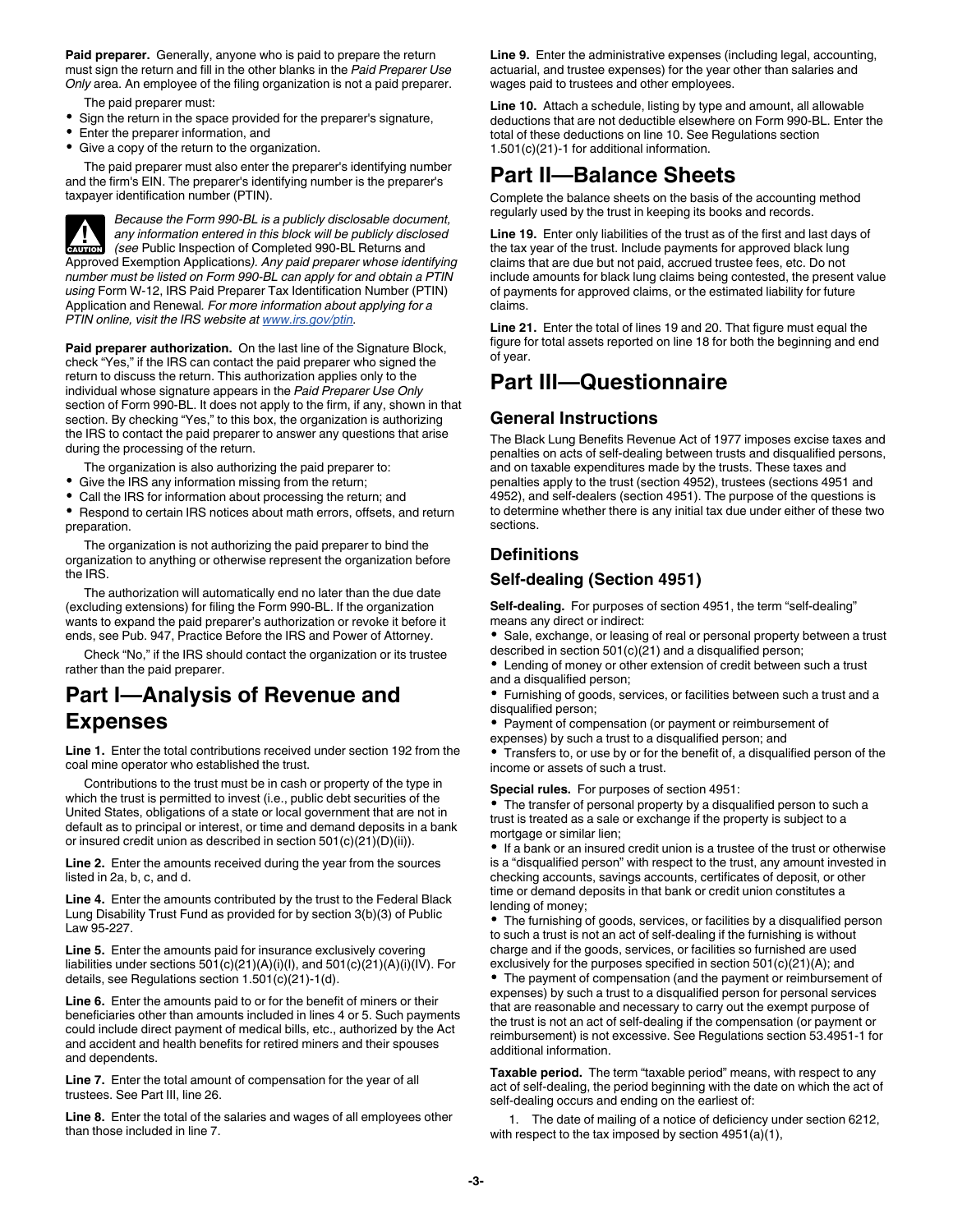2. The date on which the tax imposed by section 4951(a)(1) is assessed, or

3. The date on which correction of the act of self-dealing is completed.

**Amount involved.** The term "amount involved" means, for any act of self-dealing, the greater of the amount of money and the fair market value (FMV) of the other property given or the amount of money and the FMV of the other property received. However, in the case of services described in section 4951(d)(2)(C), the amount involved is only the excess compensation. For purposes of the preceding sentence, the FMV:

1. For the initial taxes imposed by section 4951(a), is determined as of the date on which the act of self-dealing occurs; and

2. For additional taxes imposed by section 4951(b), is the highest FMV during the taxable period.

**Correction.** The terms "correction" and "correct" mean, for any act of self-dealing, undoing the transaction to the extent possible, but in any case placing the trust in a financial position not worse than that in which it would be if the disqualified person were dealing under the highest fiduciary standards.

**Disqualified person.** The term "disqualified person" means, for a trust described in section 501(c)(21), a person who is:

1. A contributor to the trust;

- 2. A trustee of the trust;
- 3. An owner of more than 10% of:
- a. The total combined voting power of a corporation,
- b. The profits interest of a partnership, or

c. The beneficial interest of a trust or unincorporated enterprise, which is a contributor to the trust;

4. An officer, director, or employee of a person who is a contributor to the trust;

5. The spouse, ancestor, lineal descendant, or spouse of a lineal descendant of an individual described in 1, 2, 3, or 4;

6. A corporation of which persons described in 1, 2, 3, 4, or 5 own more than 35% of the total combined voting power;

7. A partnership in which persons described in 1, 2, 3, 4, or 5 own more than 35% of the profits interest; or

8. A trust or estate in which persons described in 1, 2, 3, 4, or 5 hold more than 35% of the beneficial interest.

For purposes of items 3a and 6 above, indirect stockholdings are taken into account if they would be taken into account under section 267(c), except that, for purposes of this paragraph, section 267(c)(4) is treated as providing that the members of the family of an individual are only those individuals described in item 5. For purposes of items 3b and c, 7, and 8, the ownership of profits or beneficial interests is determined by the rules for constructive ownership of stock provided in section 267(c) (other than paragraph (3)), except that section 267(c)(4) is treated as providing that the members of the family of an individual are only those individuals described in item 5.

**Payment of benefits.** For purposes of section 4951, a payment out of assets or income of a trust described in section 501(c)(21) for the purposes described in sections 501(c)(21)(A)(i)(I) and 501(c)(21)(A)(i)(IV) is not considered an act of self-dealing.

#### **Taxable Expenditures (Section 4952)**

**Taxable expenditure.** For purposes of section 4952, the term "taxable expenditure" means any amount paid or incurred by a trust described in section 501(c)(21) other than for a purpose specified in that section.

**Correction.** The terms "correction" and "correct" mean, with respect to any taxable expenditure, placing the trust in a financial position not worse than that in which it would have been if the taxable expenditure had not been made:

1. By recovering all or part of the expenditure to the extent recovery is possible, and

2. When full recovery is not possible, by contributions by the person or persons whose liabilities for black lung benefit claims (as defined in section 192(e)) are to be paid out of the trust.

**Taxable period.** The term "taxable period" means, with respect to any taxable expenditure, the period beginning with the date on which the taxable expenditure occurs and ending on the earlier of:

1. The date of mailing a notice of deficiency under section 6212 with respect to the tax imposed by section 4952(a)(1), or

2. The date on which the tax imposed by section 4952(a)(1) is assessed.

#### **Specific Instructions**

**Line 22.** A "conformed" copy is one that agrees with the original document, and all amendments to it. If the copies are not signed, they must be accompanied by a written declaration signed by an officer authorized to sign for the organization certifying that they are complete and accurate copies of the original documents.

Chemically or photographically reproduced copies of articles of incorporation showing the certification of an appropriate State official need not be accompanied by such a declaration. See Rev. Proc. 68-14, 1968-1 C.B. 768, for additional information.

**Line 23.** If you answered "Yes," to 23a(1), (2), (3), (4), or (5) and "No," to 23b, notify each self-dealer and trustee who may be liable for initial taxes under section 4951 of the requirement to file a return for each year (or part of a year) and pay the applicable tax. The trust must also furnish the information required by Schedule A (Form 990-BL), Part I, Section A (other than columns (g) and (h)) on its own return.

For exceptions to the self-dealing rules, see *Special Rules* and *Payment of Benefits*, earlier.

**Line 24.** If you answered "Yes," complete Part I, Section B (other than column (h)) and Part II of Schedule A (Form 990-BL). The trust must also notify any trustees who may be liable for initial taxes under section 4952 of the requirement to file Form 990-BL, Schedule A (Form 990-BL), and to pay the tax.

**Line 25.** If you answered "No," or if there were multiple acts or transactions giving rise to Chapter 42 taxes and all of them were not corrected, attach an explanation of each uncorrected act including the names of all parties to the act, the date of the act, the amount involved, why the act has not been corrected, and the date you expect correction to be made.

**Line 26.** List each of the organization's officers, directors, trustees, and other persons having responsibilities or powers similar to those of officers, directors, or trustees. List all of these persons even if they did not receive any compensation from the organization. Show all forms of compensation received by each listed officer, etc. Enter "-0-" in columns (c), (d), and (e) if none was paid.

**Note.** If you pay any other person, such as a management service company, for the services provided by any of your officers, directors, trustees, or key employees, report the compensation and other items on line 26 as if you had paid the officer, etc. directly.

**Column (b).** In column (b), a numerical estimate of average hours per week devoted to the position is required for a complete answer. Phrases such as "as needed" or "as required" are unacceptable.

**Column (c).** Include all forms of deferred compensation (whether or not funded and whether or not the deferred compensation plan is a qualified plan under section 401(a)) and payments to welfare benefit plans on behalf of the officers, etc.

**Column (d).** Enter expense allowances or reimbursements that the recipients must report as income on their separate income tax returns. Examples include amounts for which the recipient did not account to the organization or allowances that were more than the payee spent on serving the organization. Include payments made under indemnification arrangements, the value of the personal use of housing, automobiles, or other assets owned or leased by the organization (or provided for the organization's use without charge), as well as any other taxable and nontaxable fringe benefits. Get Pub. 525, Taxable and Nontaxable Income, for details.

**Column (e).** Enter salary, fees, bonuses, and severance payments received by each person listed.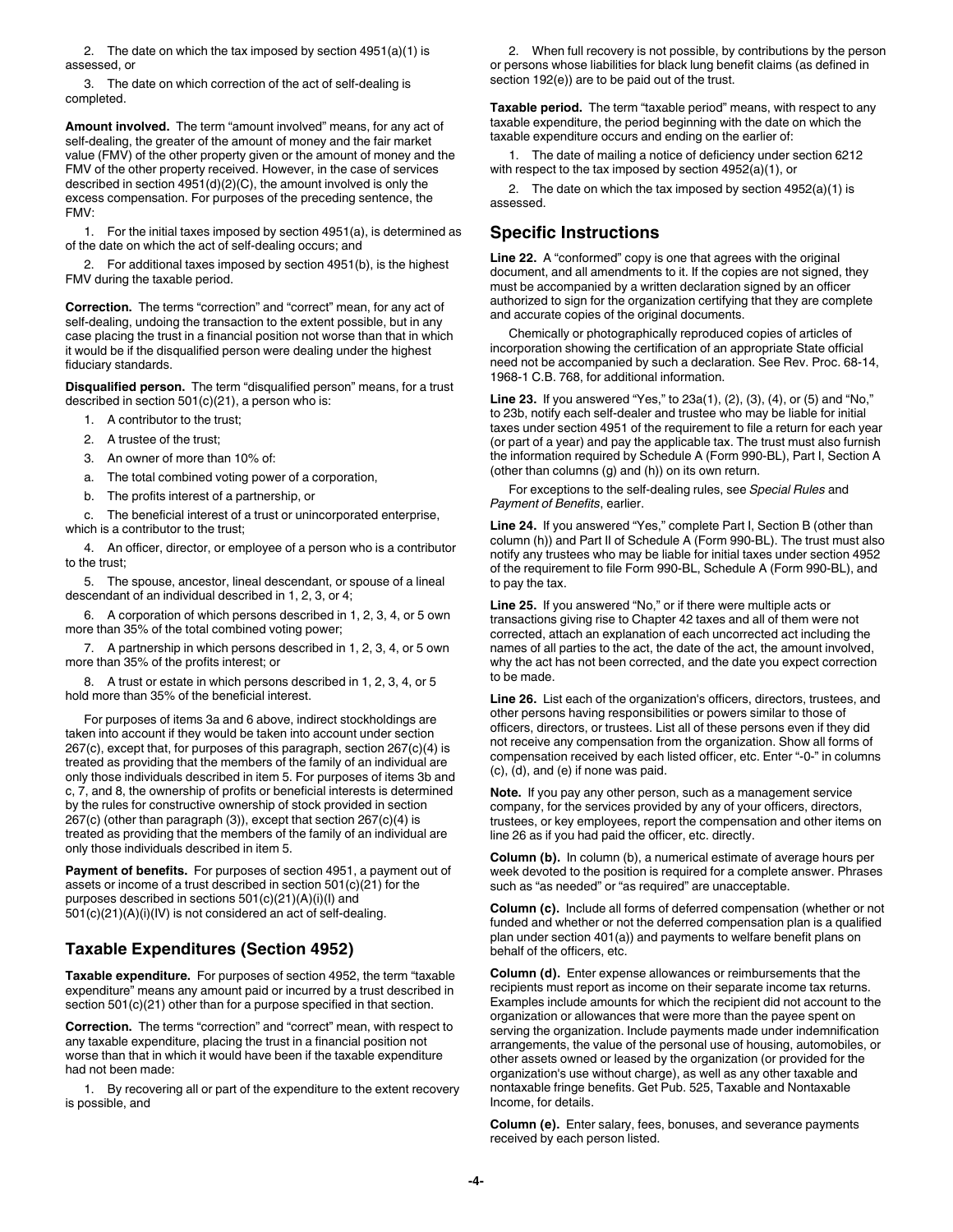Black lung benefit trusts that pay salaries, wages, or other compensation to officers or other employees are generally liable for filing Form 941, Employer's Quarterly Federal Tax Return, and Form 940, Employer's Annual Federal Unemployment (FUTA) Tax Return, to report social security, withholding, and federal unemployment taxes.

### **Part IV—Statement With Respect to Contributors, etc.**

**Note.** This part is not open for public inspection.

**Line 1.** List the names and addresses of all persons whose contributions during the tax year totaled \$5,000 or more.

In determining whether a person has contributed \$5,000 or more, include only contributions of \$1,000 or more from such person. Separate and independent contributions need not be included if less than \$1,000. If a contribution is in the form of property and the fair market value is readily ascertainable, the description and fair market value must be submitted. If the fair market value of the property is not readily ascertainable, you may submit an estimated value.

The term "person" includes individuals, fiduciaries, partnerships, corporations, associations, trusts, and exempt organizations.

**Line 2.** If the trust receives contributions that are more than what the contributor can deduct under section 192, the person making the excess contributions may be required to file Form 6069, Return of Excise Tax on Excess Contributions to Black Lung Benefit Trust Under Section 4953 and Computation of Section 192 Deduction, and pay the tax imposed by section 4953(a).

### **Instructions for Schedule A (Form 990-BL)**

#### **Initial Excise Taxes on Black Lung Benefit Trusts and Certain Related Persons**

#### **General Instructions**

Schedule A (Form 990-BL) is not open for public inspection. If you attach any exhibits to Schedule A (Form 990-BL), be sure to label them and write "Not open for public inspection" on them.

**Purpose of form.** Use Schedule A (Form 990-BL) only to report initial taxes under section 4951 or 4952. Schedule A (Form 990-BL) must be attached to a completed Form 990-BL. It cannot be filed separately. If no taxes are due under section 4951 or 4952, do not file Schedule A (Form 990-BL).

#### **Specific Instructions**

See *Who Must File* in the "General Instructions" and the "Specific Instructions" of Form 990-BL for completing the identification area of this schedule.

**When filer is a trust.** A trust filing this schedule for a year in which there are initial taxes due under section 4951 or 4952 completes Part I as follows:

**Section A (Section 4951).** Enter the information required in columns (b) through (f). Enter "N/A" in columns (g) and (h).

**Section B (Section 4952).** Enter the information required in columns (b) through (g). Enter "N/A" in column (h).

**When filer is a self-dealer, Section A only.** A self-dealer liable for initial taxes under section 4951 completes this schedule by entering the information required by columns (b) through (g) of Section A, Part I. Enter "N/A" in column (h). Enter only the "prorated" portion of column (g) on line 1 of Part II.

**When filer is a trustee, Sections A and B.** A trustee liable for initial taxes under sections 4951 and 4952 completes this schedule by entering the required information in columns (b) through (h) (other than (g)) of Section A and/or Section B, Part I. For Section A, enter the "prorated" portion of column (h) on line 2 of Part II. For Section B, enter the "prorated" portion of column (h) on line 4 of Part II.

#### **Part I—Initial Taxes on Self-dealing and Taxable Expenditures**

Disqualified persons and trustees who participate in acts of self-dealing with a section 501(c)(21) trust and who have tax years different from the trust should use their own tax years to figure the initial tax and file the return.

**Initial Section 4951 taxes on self-dealer.** An initial tax of 10% of the amount involved is imposed for each act of self-dealing between a disqualified person and a section 501(c)(21) trust, for each year (or part of a year) in the taxable period. The tax is paid by any disqualified person (other than a trustee acting only as such) who participated in the act of self-dealing.

**Initial Section 4951 taxes on trustee.** When a tax is imposed on an act of self-dealing, any trustee who knowingly participated in such an act must pay a tax of 2**<sup>1</sup> <sup>2</sup>**% of the amount involved in the act of self-dealing for each year (or part of a year) in the taxable period unless participation in the act was not willful and was due to reasonable cause.

**Initial Section 4952 taxes on trust.** An initial tax of 10% of the amount of the expenditure is imposed on each taxable expenditure from the assets of a section 501(c)(21) trust. The tax is paid by the trustee out of the assets of the trust.

**Initial Section 4952 taxes on trustee.** When a tax is imposed on the trust for a taxable expenditure, any trustee who knowingly agreed to the expenditure must pay a tax of 2**<sup>1</sup> <sup>2</sup>**% of the amount of the taxable expenditure unless such agreement was not willful and was due to reasonable cause.

**Liability for tax.** A person's liability for tax as a self-dealer or trustee under sections 4951 and 4952 is joint and several. Therefore, if more than one person is liable for tax on an act of self-dealing as a self-dealer or trustee, they may prorate the tax among themselves. The IRS may assess a deficiency against one or more self-dealers or trustees liable for the tax under section 4951 or 4952, regardless of the apportionment of tax shown on the return, if the amount paid by all those who are liable for a particular transaction, is less than the total tax due for that transaction.

#### **Part II—Summary of Taxes**

Generally, no more than three lines in Part II will be completed on any return. However, when a trustee is liable for section 4951 initial taxes, both as a trustee and as a self-dealer, and is also liable for section 4952 initial taxes because of taxable expenditure involvement, enter the section 4951 taxes on lines 1 and 2 and enter the section 4952 tax on line 4, with a total of the tax due on line 5. Pay in full with the return. Make the check or money order payable to the "United States Treasury". In all other instances, follow "Specific Instructions" given above.

The payment of section 4951 tax for the tax year will not necessarily satisfy the entire initial tax liability for an act of self-dealing. A self-dealer who is liable for tax under section 4951 must file Form 990-BL, Schedule A (Form 990-BL), and must pay the tax for each year (or part of a year) in the "taxable period."

**Privacy Act and Paperwork Reduction Act Notice.** We ask for the information on these forms to carry out the Internal Revenue laws of the United States. Our legal right to ask for the information on this form is Internal Revenue Code sections 4951 and 4952. You are required to give us the information. We need it to ensure that you are complying with these laws and to allow us to figure and collect the right amount of tax. Section 6109 requires you to provide your identifying number on the return. If you do not provide the information we ask for, or provide false or fraudulent information, you may be subject to penalties. We may disclose this information to the Department of Justice for civil or criminal litigation, and to cities, states and the District of Columbia, and U.S. commonwealths and possessions for use in administering their tax laws. We may also disclose this information to other countries under a tax treaty, to federal and state agencies to enforce federal non-tax criminal laws, or to federal law enforcement and intelligence agencies to combat terrorism. Generally, tax returns and tax return information are confidential, as required by section 6103.